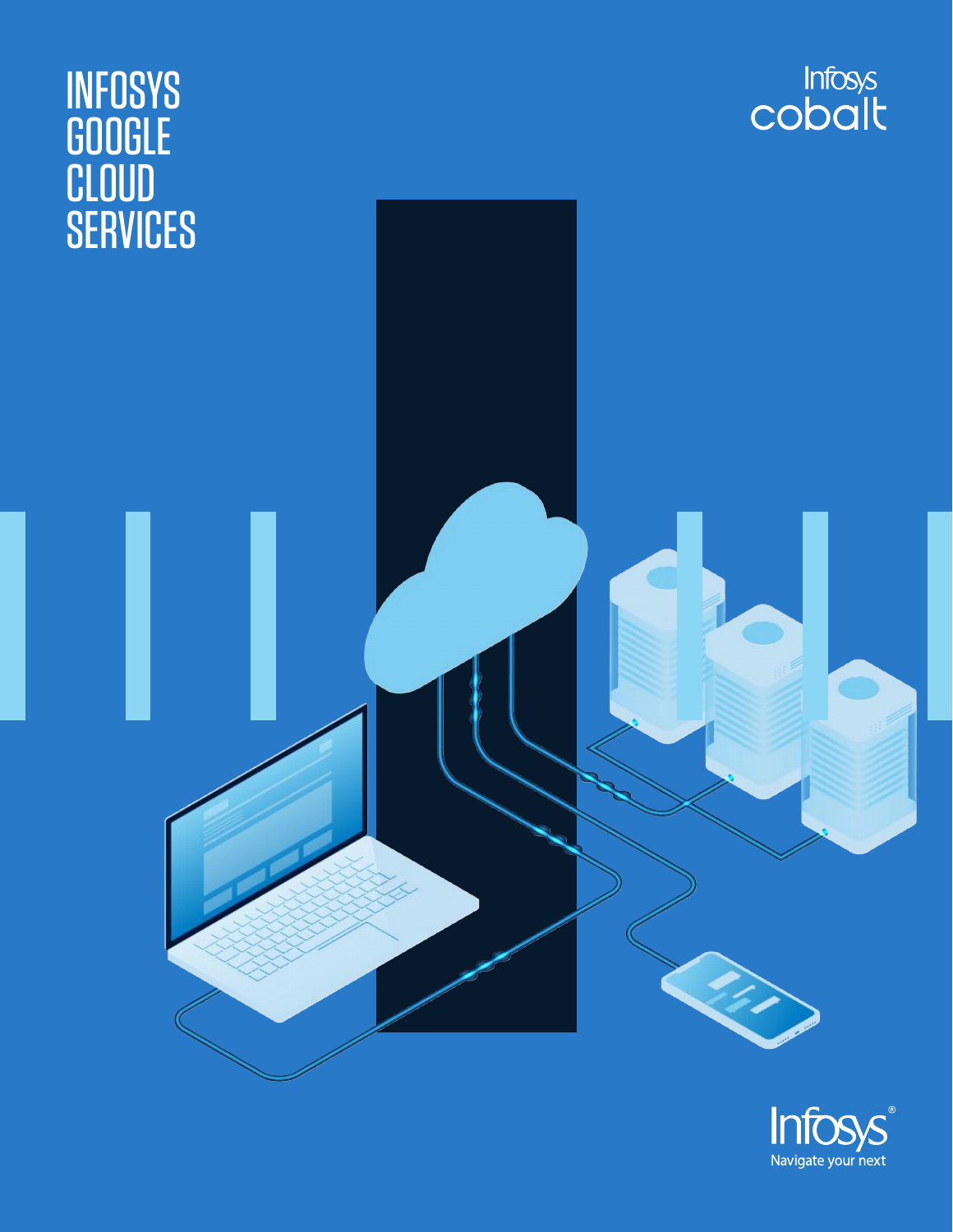### **Overview**

Infosys in partnership with Google Cloud designs and develops cloud transformation and migration services for enterprises across industries. As part of **[Infosys Cobalt](https://www.infosys.com/services/cloud-cobalt.html)**, Infosys offers solutions and services on Google Cloud, creating a scalable, on-demand cloud model that will help enterprises navigate digital transformation and adopt a cloud-first strategy.

Together, Infosys has built artificial intelligence and machine learningdriven industry-specific solutions on Google Cloud that are foundational to digitizing the data supply chain, such as Analytics Workbench, which augments data platforms to deliver end-to-end self-service capabilities, Information Grid, which provides a data pipeline for seamless

movement of data to Google Cloud, and Customer Genome, a holistic offering that helps enterprises build a self-service driven and entity-centric foundation for explorative, predictive and prescriptive analytics.

# Infosys Google Relationship

Infosys is a Google Cloud Managed Service Provider(MSP). As a qualified MSP, Infosys offers clients full application lifecycle services with its deep cloud and data analytics expertise. This includes consulting, assessment, migration, optimization and support services for enterprises looking to optimize their workloads on the Google Cloud. Infosys offers industry-specific solutions on Google Cloud for healthcare, financial services, insurance, telecom and retail industries.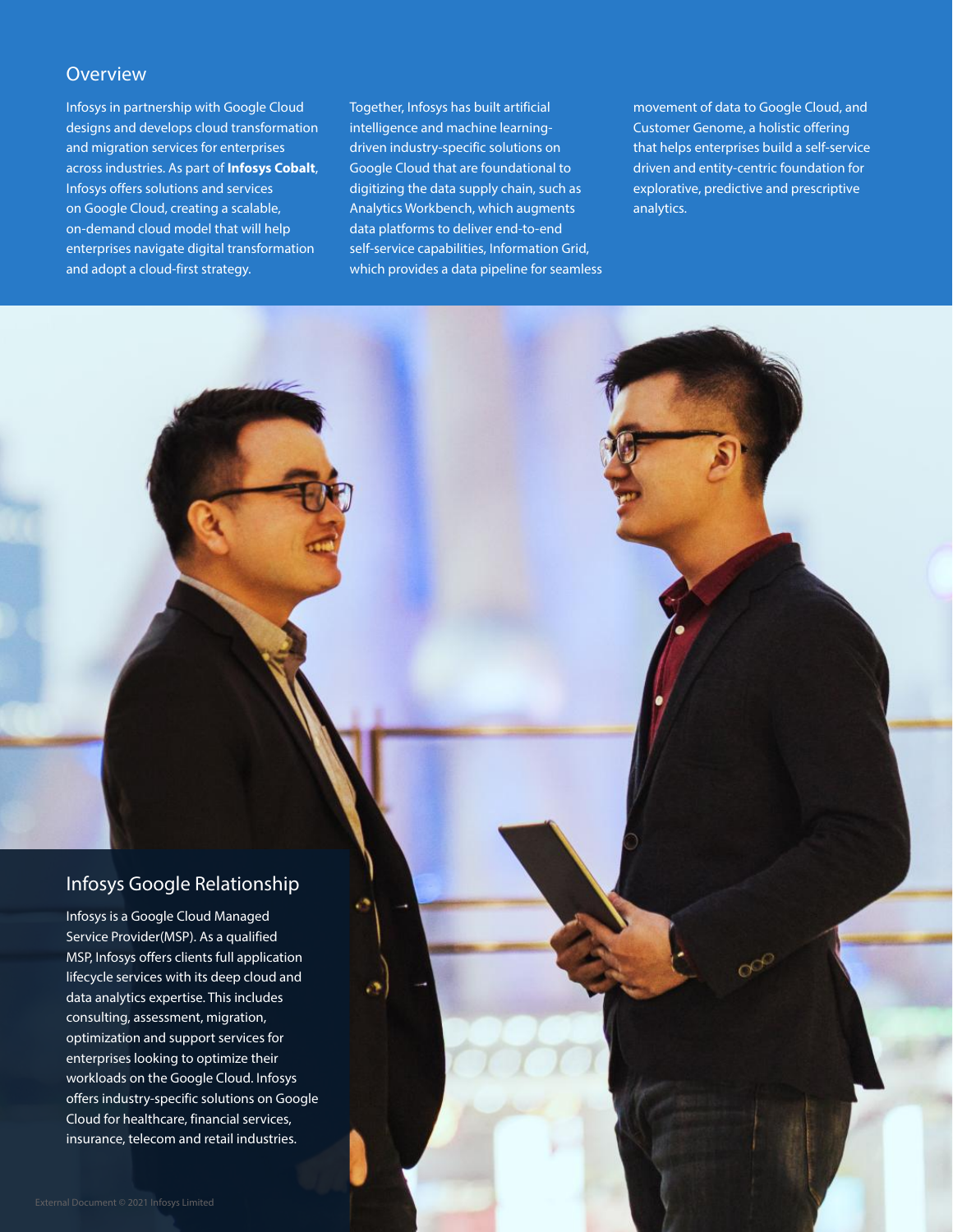**Cloud Strategy and Consulting** Our cloud strategy and consulting services are based on a solid understanding of the market, your business and IT capabilities and aim to provide the advice tailored to your organization needs.

**Cloud Platform Engineering** Focused on creating the right platform for driving digital transformation by considering critical aspects such as resilience, self-service, containers, serverless and microservices.

### **Cloud Security**

We offer end-to-end services in cloud security from advisory to transformation and managed services backed by a robust ecosystem of partners.

Infosys Cloud Offerings

**Cloud Modernization** We cover the gamut of cloud

modernization services ably supported by our homegrown tools and solutions.

#### **Cloud Native Development** As part of the cloud-native development offering, we can help build applications to experiment with new ideas and scale rapidly on adoption and renew existing capabilities.

**Cloud Operate** Our approach to cloud operations is that of a digital native organization implies a

high degree of automation. Our site reliability engineering, a more mature form of cloud operations, focuses on enhancing system resilience.